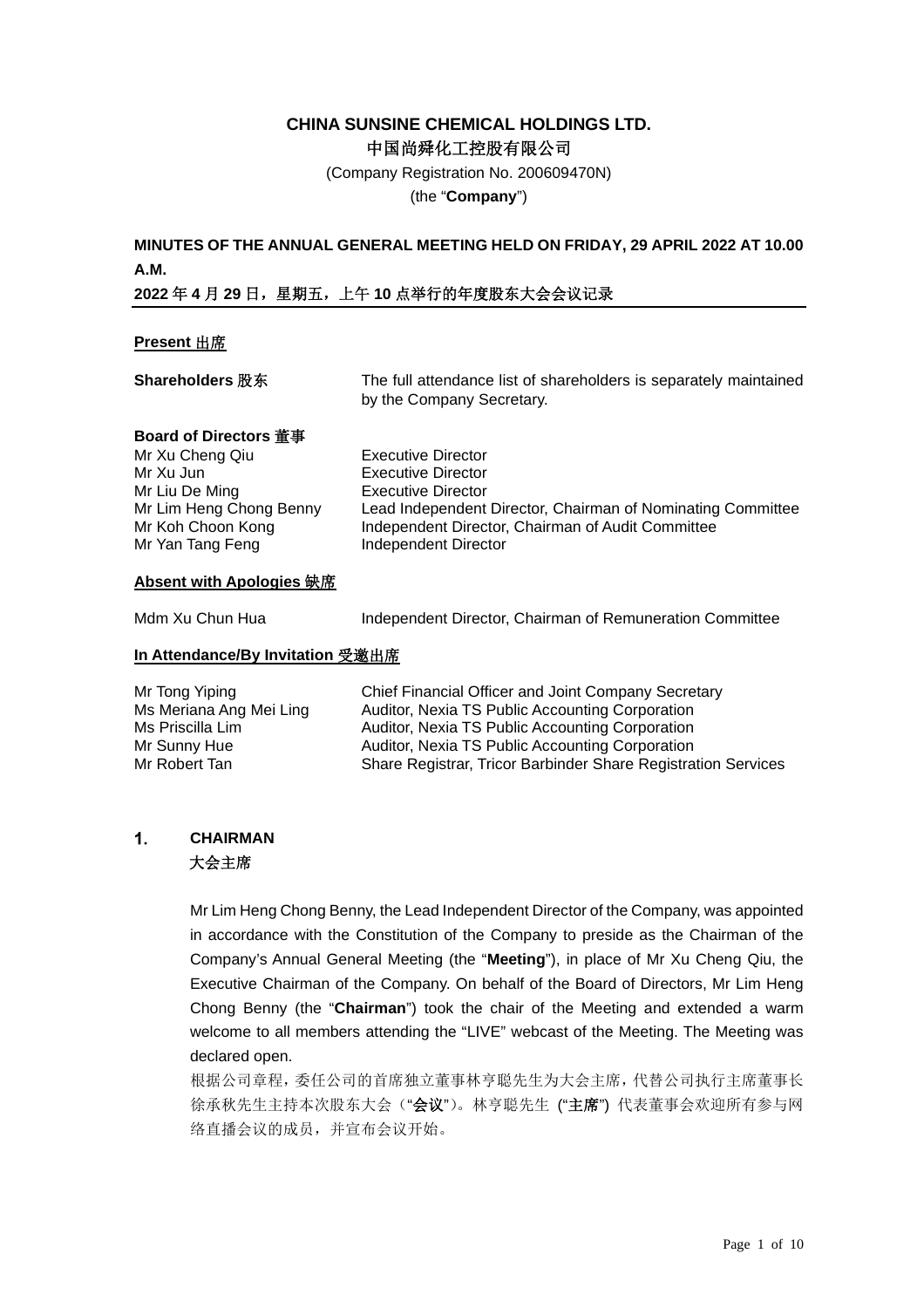#### $2.$ **QUORUM** 法定人数

Having ascertained that a quorum was present, the Chairman called the Meeting to order at 10.00 a.m.

主席确认出席会议的人数已构成足够的法定人数,并于上午 10 时宣布会议开始。

#### $3<sub>1</sub>$ **NOTICE** 会议通知

The Notice of Meeting dated 13 April 2022, having been previously published on the Company's corporate website and the SGXNet, was taken as read.

会议通知已于 2022 年 4 月 13 日在公司网站以及新交所网站发布,视为已被阅读。

The Chairman informed the Meeting that voting on the proposed resolutions at the Meeting would be conducted by way of poll via proxy voting. Virtus Assure Pte Ltd was appointed as the scrutineer (the "**Scrutineer**") for the conduct of the poll, and First Board Corporate Advisory Pte. Ltd. was appointed as the Polling Agent. As all shareholders who wished to cast their votes were required to appoint the Chairman as proxy and had already submitted their proxy forms to the Company before the Meeting, all resolutions to be transacted at the Meeting were deemed proposed and seconded.

主席告知, 在本次大会的所有决议将通过记名投票方式表决。本次会议委任 First Board Corporate Advisory Pte. Ltd.为投票代理人, Virtus Assure Pte. Ltd.为监票人。

The Chairman invited Mr Xu Cheng Qiu, the Executive Chairman of the Company, to give a speech. After the Chairman gave his speech in Chinese, the Chief Financial Officer of the Company, Mr Tong Yiping, translated the Chairman's speech into English for the benefit of the Company's non-Chinese speaking shareholders. The Chairman's speech (in both English and Chinese) is set out in Appendix 1 of these minutes.

会议主席邀请公司执行主席董事长徐承秋先生致词。董事长以中文致词后,公司首席财务官 童一平先生将董事长致词翻译成英语以便那些不会讲中文的股东理解。董事长致词(中英文) 附在本会议记录之后作为"附件 **1**"。

Thereafter, the Chairman informed that the Company had addressed all substantial and relevant questions from shareholders in detail in an announcement released on SGX website on 25 April 2022, which was updated on 26 April 2022. The responses could also be found on the Company's corporate website. In the interest of time, the Chairman informed that he would not read out the questions and the Company's responses at the Meeting.

董事长致词后,会议主席告知,公司已在 2022 年 4 月 25 日发布一项公告详细回答了股东 们提出的重要及相关问题,并且在 2022 年 4 月 26 日发布了更替公告。公司回答股东提问 的内容也可以在公司网站上浏览。鉴于时间关系,主席告知他将不会在会议中读出股东们的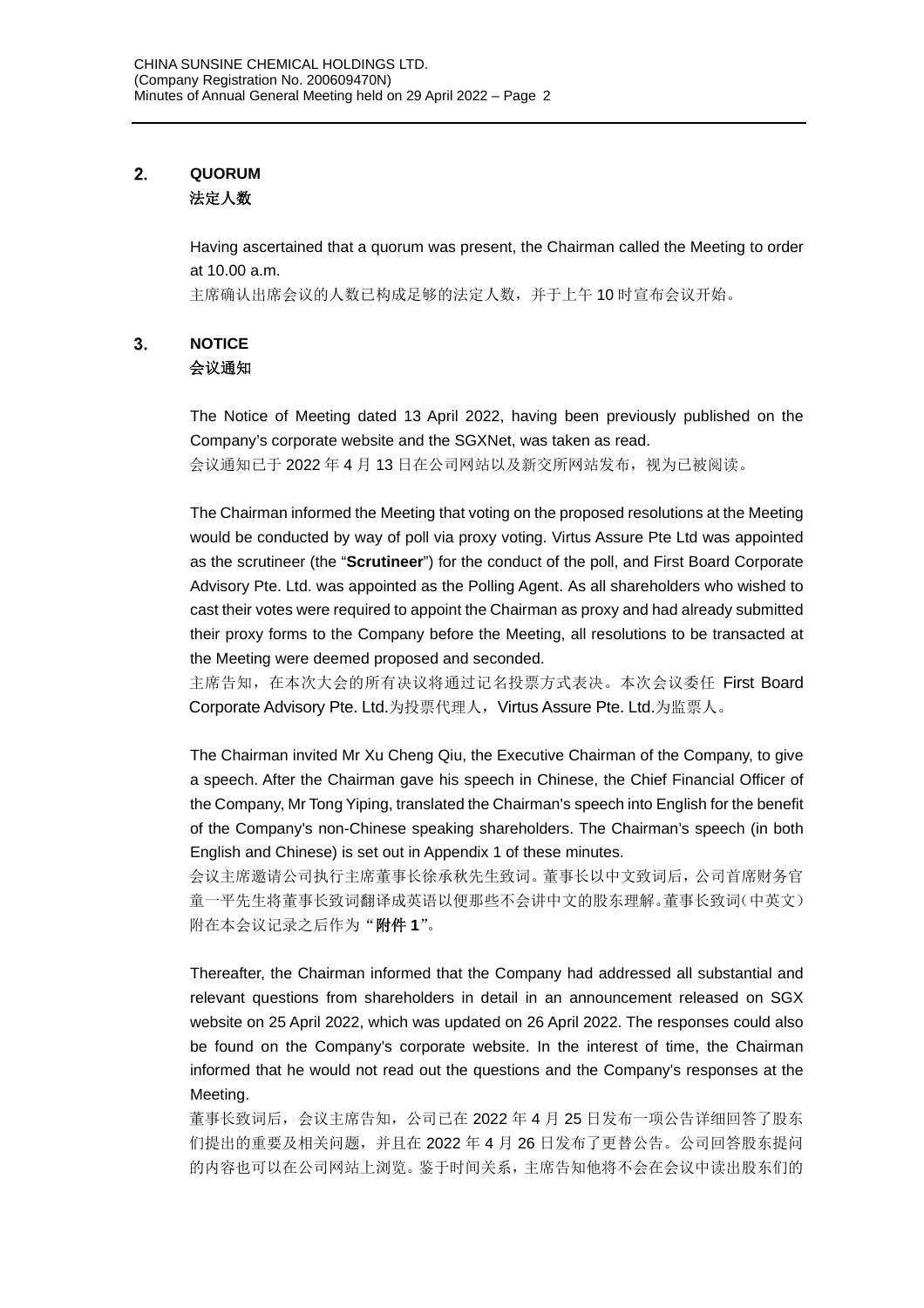问题及公司的回答。

4. **(RESOLUTION 1) TO RECEIVE AND ADOPT THE DIRECTORS' STATEMENT AND AUDITED FINANCIAL STATEMENTS FOR THE FINANCIAL YEAR ENDED 31 DECEMBER 2021, TOGETHER WITH THE INDEPENDENT AUDITOR'S REPORT THEREON**

(决议 **1**)接受截至 **2021** 年 **12** 月 **31** 日财政年度的审计财务报表及董事声明和审计师报告

The Chairman presented the first item on the Agenda which was to receive and adopt the audited financial statements of the Company, the Directors' Statement and Independent Auditor's Report for the financial year ended 31 December 2021.

主席宣读第一项议程,接受截至 2021 年 12 月 31 日财政年度的审计财务报表及董事声明和 审计师报告。

The following resolution was deemed proposed and seconded: 以下决议被视为已提议和被附议:

"That the Audited Financial Statements of the Company for the financial year ended 31 December 2021, together with the Directors' Statement and the Independent Auditor's Report thereon, be and are hereby received and adopted."

"接受截至 2021 年 12 月 31 日财政年度的审计财务报表及董事声明和审计师报告。"

### 5. **(RESOLUTION 2) DECLARATION OF A FINAL ONE-TIER TAX EXEMPT DIVDEND OF 1 SINGAPORE CENT PER ORDINARY SHARE, AND A FINAL ONE-TIER TAX EXEMPT SPECIAL DIVIDEND OF 1 SINGAPORE CENT PER ORDINARY SHARE** (决议 **2** )派发每股 **S\$0.01** 的免税年终股息和每股 **S\$0.01** 的免税年终特别股息

The second item of business was to approve the declaration of a final one-tier tax exempt dividend of 1.0 Singapore cent per ordinary share, and a final one-tier tax exempt special dividend of 1.0 Singapore cent per ordinary share for the financial year ended 31 December 2021.

第二项为批准派发截至 2021 年 12 月 31 日财年的普通股每股 S\$0.01 的免税年终股息和每 股 S\$0.01 的免税年终特别股息。

The following resolution was deemed proposed and seconded: 以下决议被视为已提议和被附议:

"That the payment of a final one-tier tax exempt dividend of 1.0 Singapore cent per ordinary share, and a final one-tier tax exempt special dividend of 1.0 Singapore cent per ordinary share in respect of the financial year ended 31 December 2021, be and is hereby approved."

"批准派发截至 2021 年 12 月 31 日财年的普通股每股 S\$0.01 的免税年终股息和每股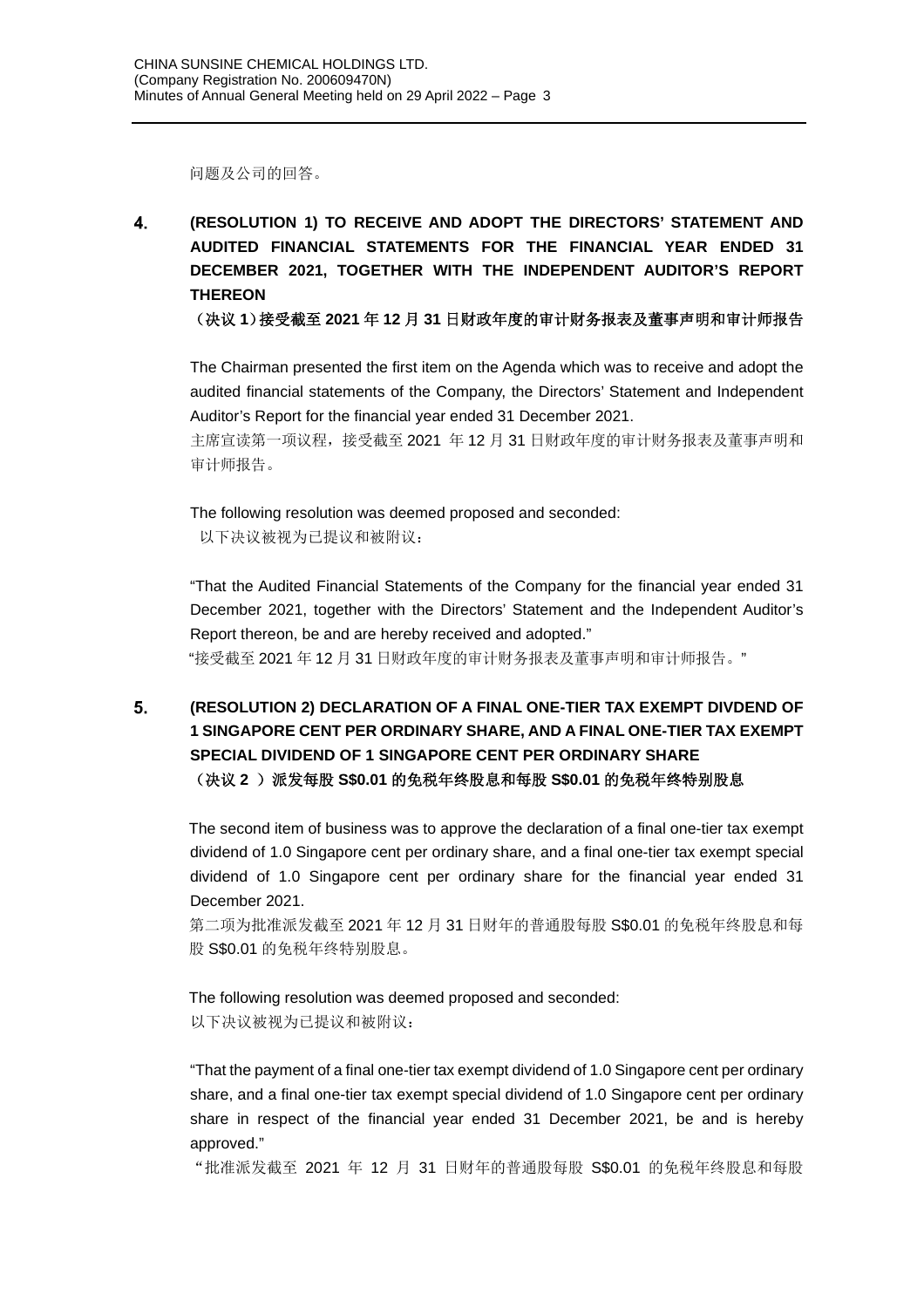S\$0.01 的免税年终特别股息。"

#### 6. **(RESOLUTION 3) RE-ELECTION OF MR XU CHENG QIU** (决议 **3**)对徐承秋先生的再次选举

The next item on the Agenda dealt with the re-election of Mr Xu Cheng Qiu as a Director of the Company. Mr Xu Cheng Qiu, who was retiring at the Meeting under Regulation 104(2) of the Company's Constitution, had offered himself for re-election.

下一项决议是有关再选举徐承秋先生为公司董事。依据公司章程第 104(2) 条在本次会议卸 任的徐承秋先生将被再次选举。

The following resolution was deemed proposed and seconded: 以下决议被视为已提议和被附议:

"That Mr Xu Cheng Qiu who retires pursuant to Regulation 104(2) of the Constitution of the Company, and who, being eligible for re-election, be and is hereby re-elected as a Director of the Company. Mr Xu will, upon re-election, remain as the Executive Chairman of the Company and a member of the Nominating Committee."

依据公司章程第 104(2)条在本次会议卸任的徐承秋先生,有资格被再次选举,在此重新选举 为公司董事。在重新选举后,徐承秋先生将继续任公司执行主席兼提名委员会成员。

#### $7.$ **(RESOLUTION 4) RE-ELECTION OF MR XU JUN** (决议 4) 对徐均先生的再次选举

The next item on the Agenda dealt with the re-election of Mr Xu Jun as a Director of the Company. Mr Xu, who was retiring at the Meeting under Regulation 104(2) of the Company's Constitution, had offered himself for re-election.

下一项决议是关于再选举徐均先生为公司董事。依据公司章程第 104(2)条在本次会议卸任 的徐均先生将被再次选举。

The following resolution was deemed proposed and seconded: 以下决议被视为已提议和被附议:

"That Mr Xu Jun who retires pursuant to Regulation 104(2) of the Constitution of the Company, and who, being eligible for re-election, be and is hereby re-elected as a Director of the Company. Mr Xu will, upon re-election, remain as an Executive Director of the Company." "兹决议,依据公司章程第 104(2)条在本次会议卸任的徐均先生,有资格被再次选举,在此 重新选举为公司董事。在重新选举后,徐均先生将继续任公司执行董事。"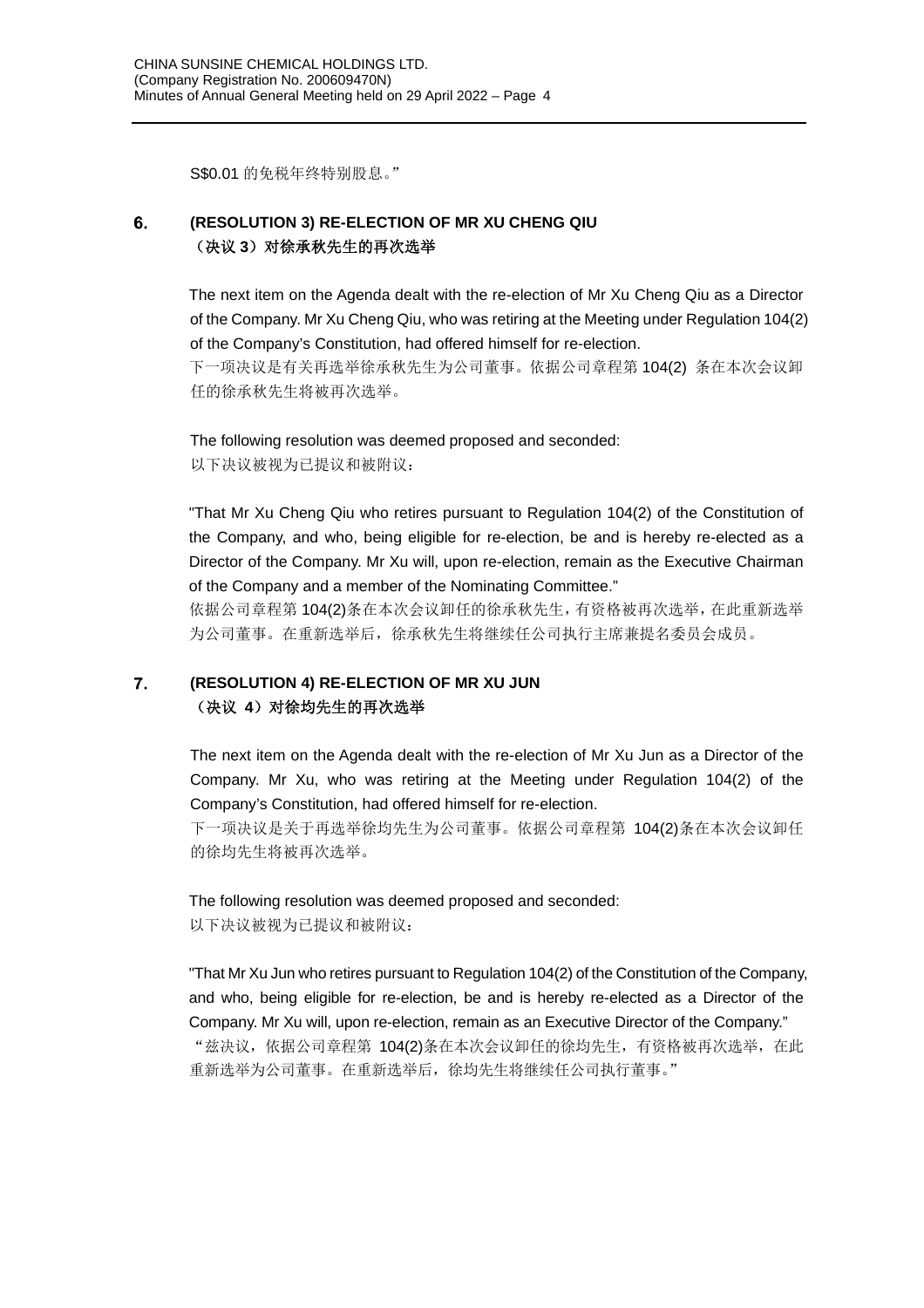#### 8. **(RESOLUTION 5) RE-ELECTION OF MR YAN TANG FENG** (决议 5) 对闫唐锋先生的再次选举

The next item on the Agenda dealt with the re-election of Mr Yan Tang Feng as a Director of the Company. Mr Yan, who was retiring at the Meeting under Regulation 104(2) of the Company's Constitution, had offered himself for re-election.

下一项决议是关于再选举闫唐锋先生为公司董事。依据公司章程第 104(2)条在本次会议卸 任的闫唐锋先生将被再次选举。

The following resolution was deemed proposed and seconded: 以下决议被视为已提议和被附议:

"That Mr Yan Tang Feng who retires pursuant to Regulation 104(2) of the Constitution of the Company, and who, being eligible for re-election, be and is hereby re-elected as a Director of the Company. Mr Yan will, upon re-election, remain as an Independent Director of the Company and a member of each of the Audit Committee and Remuneration Committee." "兹决议,依据公司章程第 104(2)条在本次会议卸任的闫唐锋先生,有资格被再次选举,在 此重新选举为公司董事。在重新选举后,闫唐锋先生将继续任公司独立董事以及审计委员会 和薪酬委员会成员。"

#### $9.$ **(RESOLUTION 6) RE-ELECTION OF MR LIU DE MING** (决议 **6**)对刘德明先生的再次选举

The next item on the Agenda dealt with the re-election of Mr Liu De Ming as a Director of the Company. Mr Liu, who would cease to hold office at the Meeting under Regulation 114 of the Company's Constitution, had offered himself for re-election.

下一项决议是关于再选举刘德明先生为公司董事。依据公司章程第 114 条在本次会议卸任 的刘德明先生将被再次选举。

The following resolution was deemed proposed and seconded: 以下决议被视为已提议和被附议:

"That Mr Liu De Ming who retires pursuant to Regulation 114 of the Constitution of the Company, and who, being eligible for re-election, be and is hereby re-elected as a Director of the Company. Mr Liu will, upon re-election, remain as an Executive Director of the Company."

"兹决议,依据公司章程第 114 条在本次会议卸任的刘德明先生,有资格被再次选举,在 此重新选举为公司董事。在重新选举后,刘德明先生将继续任公司执行董事。"

#### **(RESOLUTION 7) APPROVAL OF DIRECTORS' FEES**  $10.$ (决议 **7**)批准董事费

The next item on the Agenda dealt with the approval of Directors' Fees. The Board of Directors had recommended the payment of Directors' Fees of S\$180,000 for the financial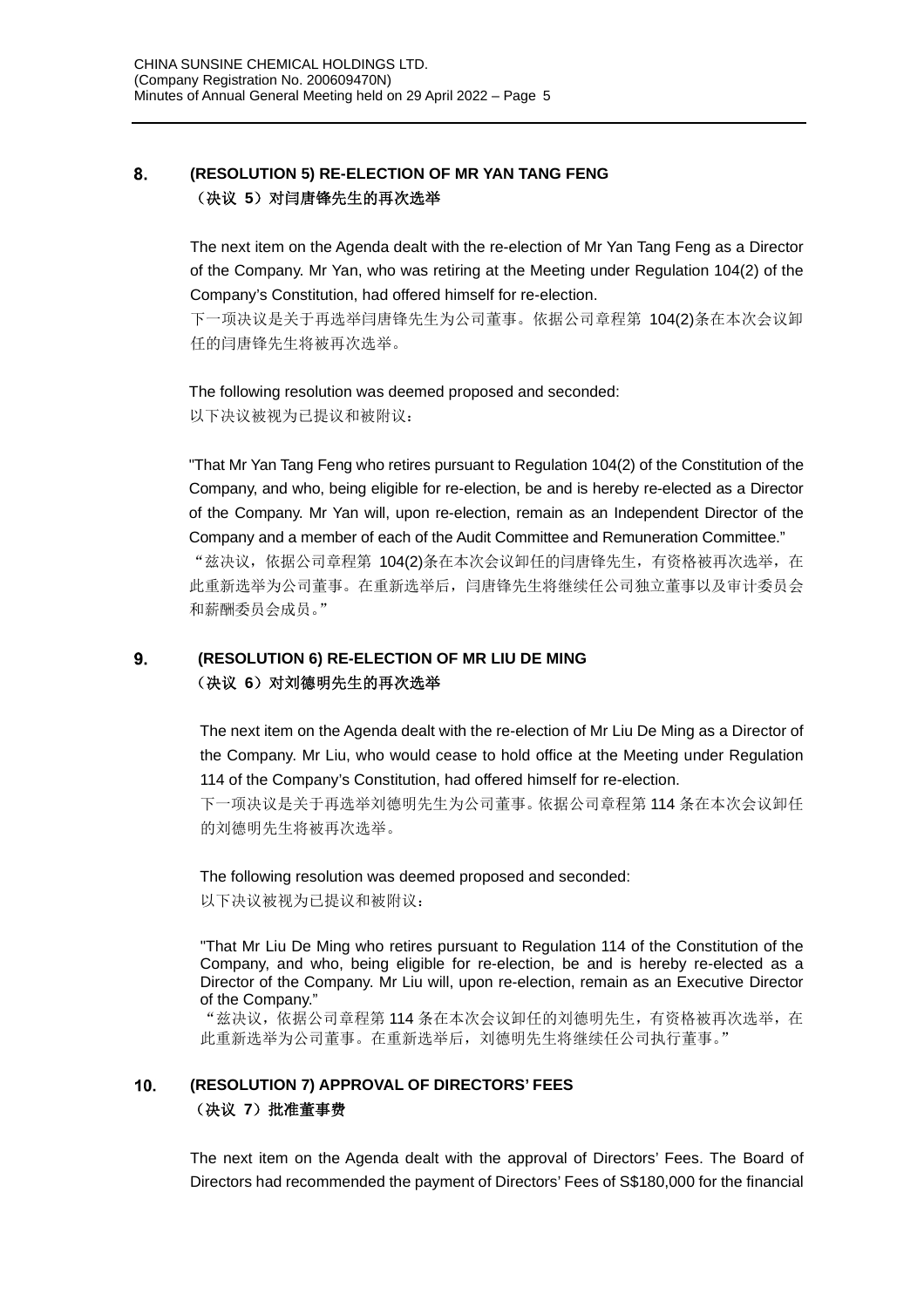year ended 31 December 2021. 下一项决议是批准董事费。董事会建议向董事们支付截至 2021 年 12 月 31 日财政年的董 事费 S\$180,000。

The following resolution was deemed proposed and seconded:

以下决议被视为已提议和被附议:

"That the sum of S\$180,000 as Directors' fees for the financial year ended 31 December 2021, be and is hereby approved."

"兹决议,批准向董事们支付截止 2021 年 12 月 31 日财政年的董事费 S\$180,000。"

#### $11.$ **(RESOLUTION 8) RE-APPOINTMENT OF AUDITOR** (决议 **8**)重新委任审计师

The next resolution dealt with the re-appointment of Messrs Nexia TS Public Accounting Corporation as Auditor of the Company and the authority of the Directors to fix their remuneration. Messrs Nexia TS Public Accounting Corporation had expressed its willingness to seek re-appointment at the Meeting.

下一项决议是对公司审计师尼克夏会计师事务所的重新委任及董事对其薪酬的决定权。尼 克夏会计师事务所已经表示愿意在本次会议被重新委任。

The following resolution was deemed proposed and seconded: 以下决议被视为已提议和被附议:

"That Messrs Nexia TS Public Accounting Corporation be and is hereby re-appointed as Auditor of the Company to hold office until the conclusion of the next Annual General Meeting at a remuneration to be determined by the Directors."

"兹决议,重新委任尼克夏会计师事务所为公司审计师,任期至下一次股东大会,其薪酬由董 事们决定。"

#### $12.$ **ANY OTHER ORDINARY BUSINESS** 其他普通事项

As there were no further items of ordinary business arising, the Meeting proceeded to deal with the items of Special Business.

在本次会议上,公司没有收到有关其他一般事项,大会进行特别事项。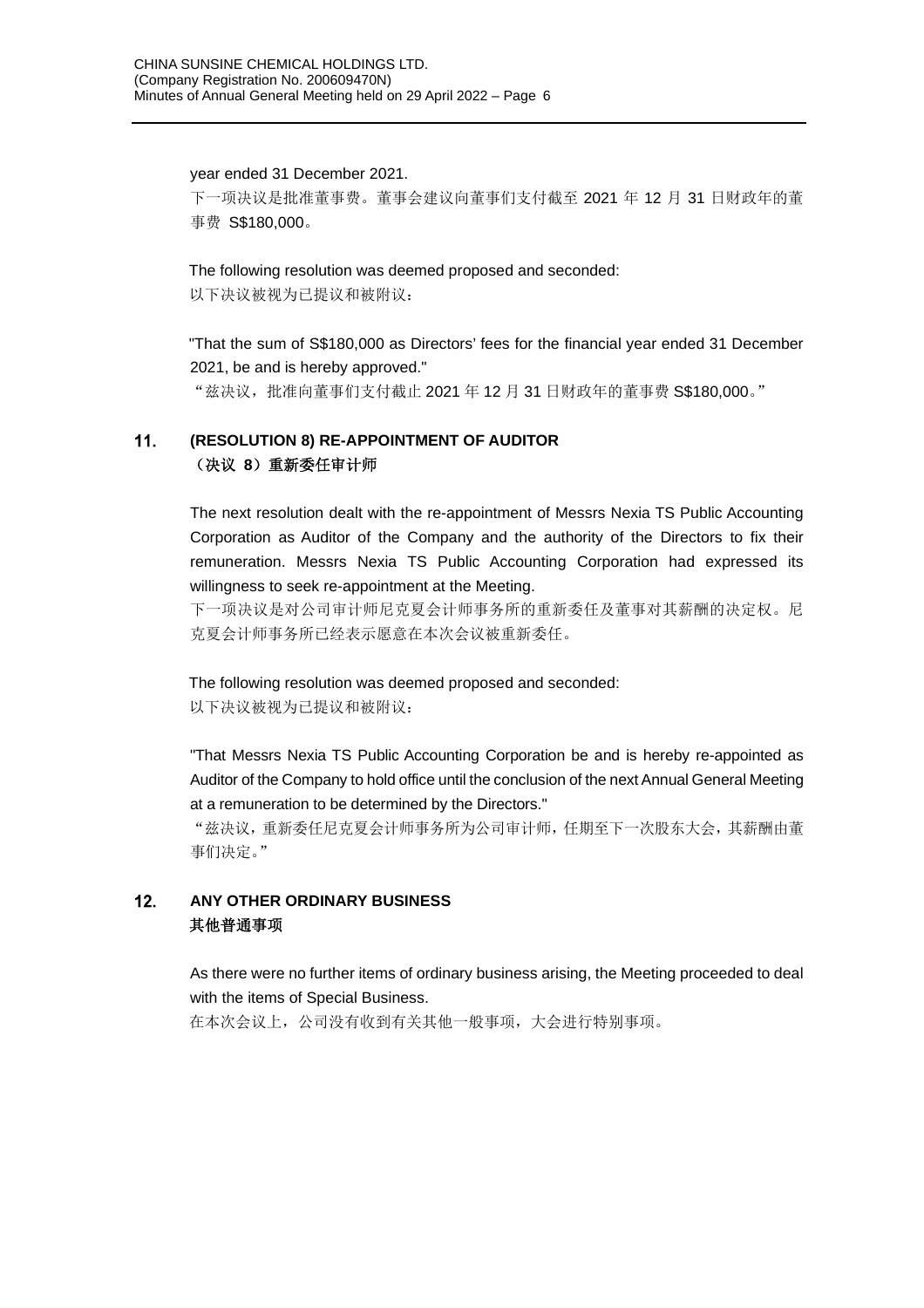### **SPECIAL BUSINESS** 特别事项

#### $13.$ **(RESOLUTION 9) ORDINARY RESOLUTION GIVING AUTHORITY TO ALLOT AND ISSUE SHARES** (决议 9)授权分配及发行股份之普通决议

The Chairman briefly explained that the first item of Special Business on the Agenda was to seek members' approval to authorise and empower the Directors to issue shares of the

Company and/or Instruments.

主席解释说,特别事项中的第一项是寻求股东批准授权董事发行公司股份。

The following resolution was deemed proposed and seconded: 以下决议被视为已提议和被附议:

"That the Ordinary Resolution as set out in item 10 of the Notice convening this Meeting dated 13 April 2022 be approved." "通过 2022 年 4 月 13 日股东大会会议通知中的第 10 项普通决议。"

#### $14.$ **(RESOLUTION 10) RENEWAL OF SHARE PURCHASE MANDATE (**决议 **10**)更新股份回购授权的普通决议

The Chairman briefly explained that the next item of Special Business on the Agenda was to seek members' approval to renew the Share Purchase Mandate. 主席简要说明特别事项中的下一项决议是寻求股东批准更新股份回购授权的普通决议。

The following resolution was deemed proposed and seconded: 以下决议被视为已提议和被附议:

"That the Ordinary Resolution as set out in item 11 of the Notice convening this Meeting dated 13 April 2022 be approved." "兹决议,通过 2022 年 4 月 13 日会议通知中的第 11 项普通决议"

#### $15<sub>1</sub>$ **RESULTS OF THE MEETING** 会议结果

The results of the votes cast on each of the resolutions were based on the proxy forms that shareholders had submitted, and the votes had been cast in accordance with the wishes of shareholders and duly verified by the Scrutineer. The polling results which were projected on the screen for shareholders to view were as follows:

每项决议的投票结果是根据股东们提交的委托代理表格统计,记名投票结果已由监票人核 对。以下投票结果显示在屏幕上供股东浏览: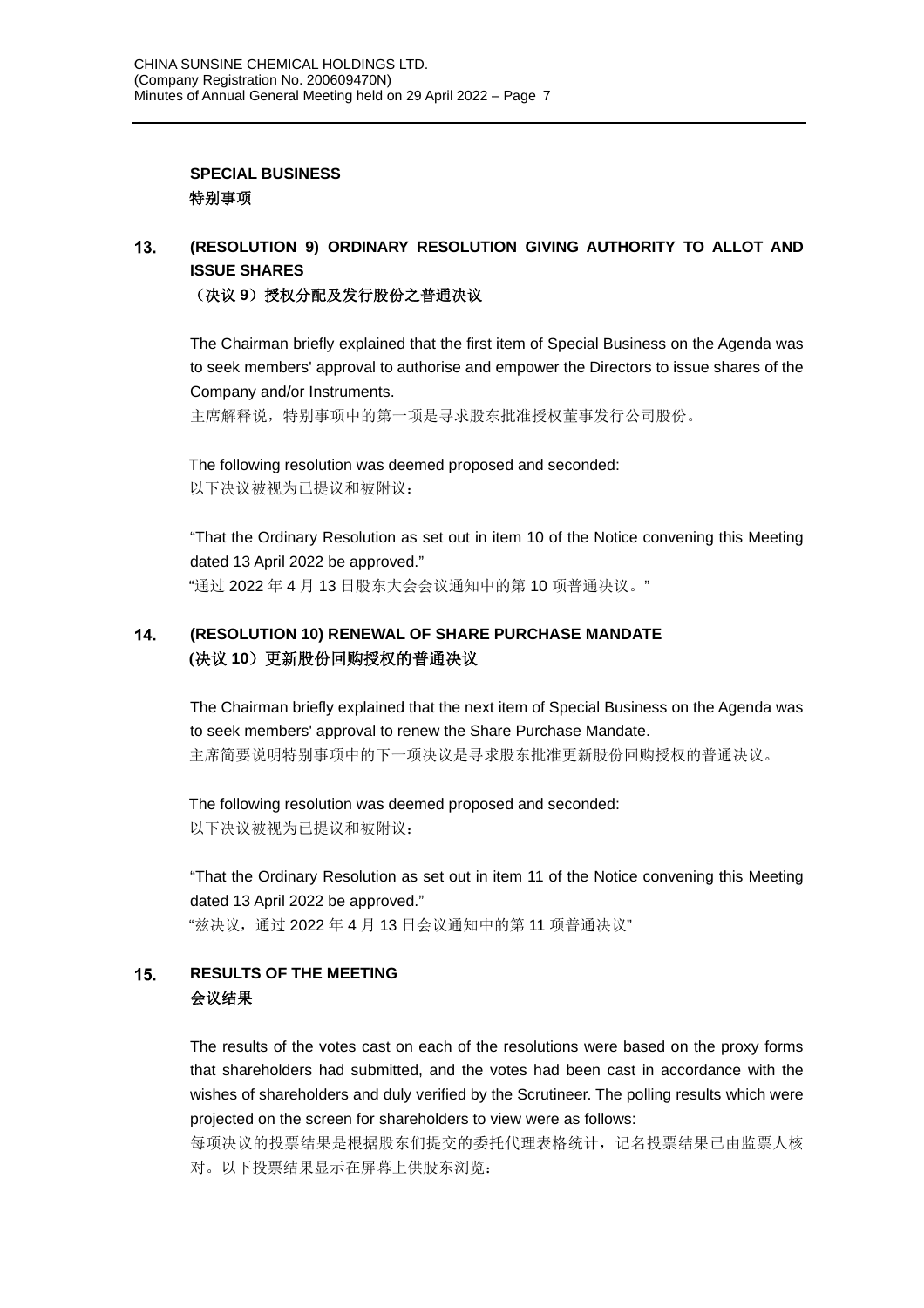|                                     | <b>Total number</b><br>of shares<br>represented<br>by votes for<br>and against<br>the relevant<br>resolution<br>对相关决议投赞<br>成及反对票的股<br>份总数 | <b>FOR</b><br>赞成                  |                        | <b>AGAINST</b><br>反对              |                                    |
|-------------------------------------|-------------------------------------------------------------------------------------------------------------------------------------------|-----------------------------------|------------------------|-----------------------------------|------------------------------------|
| <b>Resolution</b><br>number<br>决议号码 |                                                                                                                                           | <b>Number of</b><br>shares<br>股份数 | Percentage<br>%<br>百分比 | <b>Number of</b><br>shares<br>股份数 | Percentage<br>$\frac{0}{0}$<br>百分比 |
| 1.                                  | 686,269,453                                                                                                                               | 686,267,453                       | 99.9997%               | 2,000                             | 0.0003%                            |
| 2.                                  | 686,397,766                                                                                                                               | 686,395,766                       | 99.9997%               | 2,000                             | 0.0003%                            |
| 3.                                  | 686,397,766                                                                                                                               | 683,927,756                       | 99.6401%               | 2,470,010                         | 0.3599%                            |
| 4.                                  | 686,397,766                                                                                                                               | 685,789,588                       | 99.9114%               | 608,178                           | 0.0886%                            |
| 5.                                  | 686,397,766                                                                                                                               | 686,395,766                       | 99.9997%               | 2,000                             | 0.0003%                            |
| 6.                                  | 686,397,766                                                                                                                               | 685,789,588                       | 99.9114%               | 608,178                           | 0.0886%                            |
| 7.                                  | 686,335,772                                                                                                                               | 686,333,772                       | 99.9997%               | 2,000                             | 0.0003%                            |
| 8.                                  | 686,397,766                                                                                                                               | 686,371,566                       | 99.9962%               | 26,200                            | 0.0038%                            |
| 9.                                  | 686,397,766                                                                                                                               | 670,999,079                       | 97.7566%               | 15,398,687                        | 2.2434%                            |
| 10.                                 | 686,335,772                                                                                                                               | 686,292,286                       | 99.9937%               | 43,486                            | 0.0063%                            |

Accordingly, the Chairman declared that all the Resolutions put to vote at the Meeting were duly passed and carried.

因此,主席宣布本次会议的所有决议通过。

#### 16. **END OF MEETING** 会议结束

There being no further business, the Meeting concluded and was declared closed at 10.26 a.m. with a vote of thanks to the Chairman.

无其他事项,会议于上午10点26分结束,致谢主席。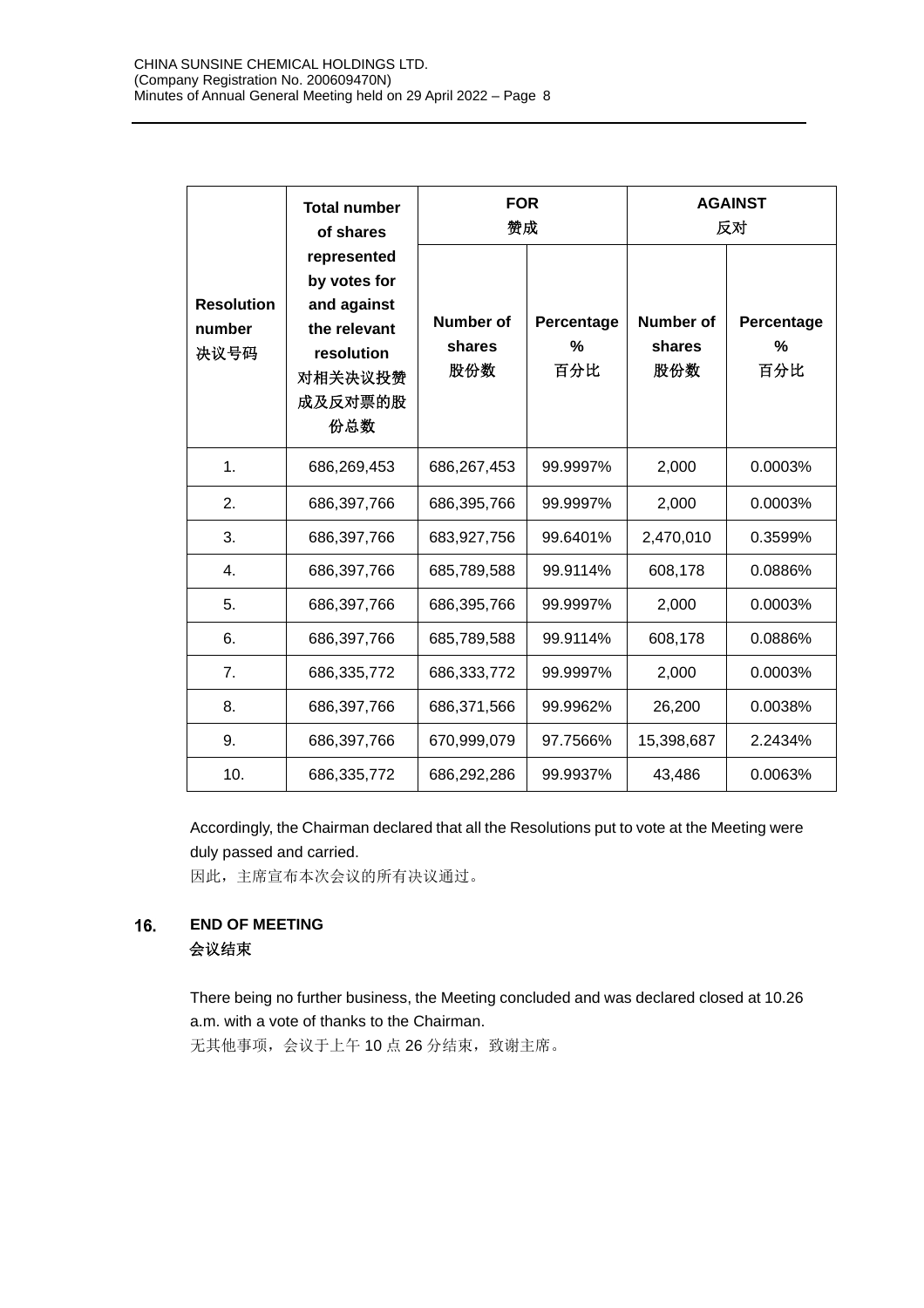CONFIRMED BY: 确认人:

LIM HENG CHONG BENNY 林亨聪 CHAIRMAN OF THE MEETING 会议主席

\_\_\_\_\_\_\_\_\_\_\_\_\_\_\_\_\_\_\_\_\_\_\_\_\_\_\_\_

THESE MINUTES ARE DRAFTED IN THE ENGLISH LANGUAGE, AND THE CHINESE TRANSLATION IS FOR REFERENCE ONLY. IN THE EVENT OF ANY INCONSISTENCY BETWEEN THE ENGLISH AND CHINESE VERSIONS, THE ENGLISH VERSION SHALL PREVAIL.

本会议记录以英文书写,中文翻译仅供参考。如中英文版本存在任何不一致内容,应以英文版本为 准。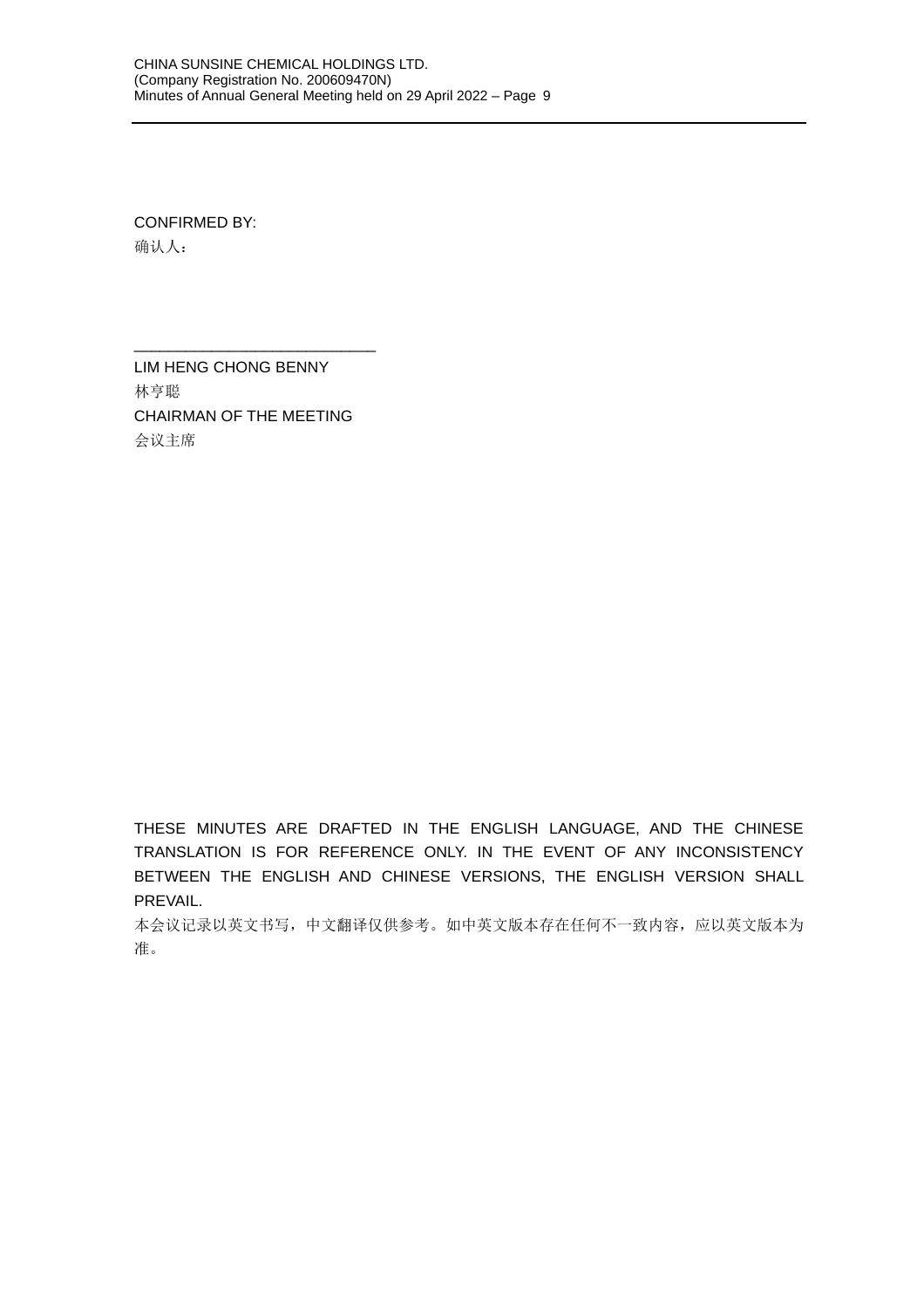## **Appendix 1** 附件 **1**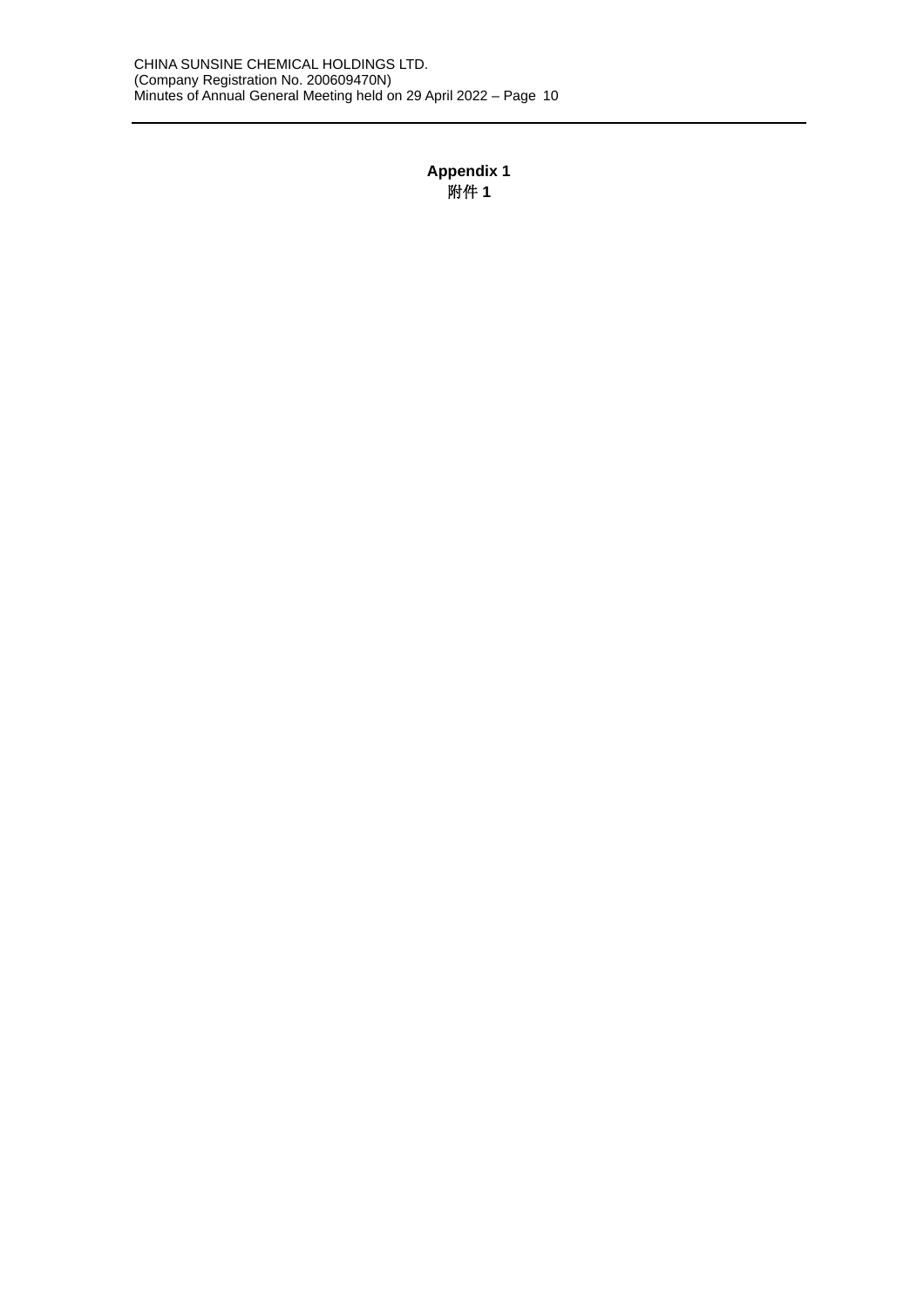# 主席在 **2022** 年股东大会上的致辞

## **Chairman Mr Xu Chengqiu's speech at the Annual General Meeting**

## 尊敬的各位股东,大家好!

## **Dear Shareholders,**

今年,我们仍然以视频的方式召开股东大会,跟大家见面。

This year, we continue to hold this AGM and meet our shareholders through audio-visual conferencing.

2021 年,虽然全球经济仍然受到新冠疫情一定程度的影响,但已经开始 从 2020 年的低谷逐渐复苏。

Although the global economy is still affected by the COVID-19 pandemic, it is gradually recovering from the devastating consequences in 2020.

2021 年,轮胎企业开工率有所回升,特别是国外的一些轮胎企业产能进 一步得到释放;加上原材料价格波动较大,去年 9 月份以后大幅上涨,使 得橡胶助剂的销售价格也有所提高,行业整体的盈利水平明显提升。

The tyre business picked up in 2021; in particular, some overseas tyre manufacturers have further increased production capacity. Coupled with the volatility of raw material prices, which have seen sharp rises after September last year, leading to an increase in the sales prices of rubber chemicals, the industry's overall profitability level has increased significantly.

集团在"以销促产,以产促销"策略的指导下,扩产项目逐渐开始交付使 用,给予销售团队极大的支撑;凭借着规模、资金、品牌、质量、环保及 市场等优势,集团销量再创新高,净利润达到历史第二高的水平。

Guided by the strategy of "Higher sales volume leading to higher production, which in turn stimulates even higher sales", the Group's expansion projects have gradually seen returns, providing great support to the sales team. Leveraging its competitive advantages in economies of scale, capital reserves, branding, product quality, environmental protection and technology, the Group reached another new record high in sales volume and achieved the second highest net profit ever.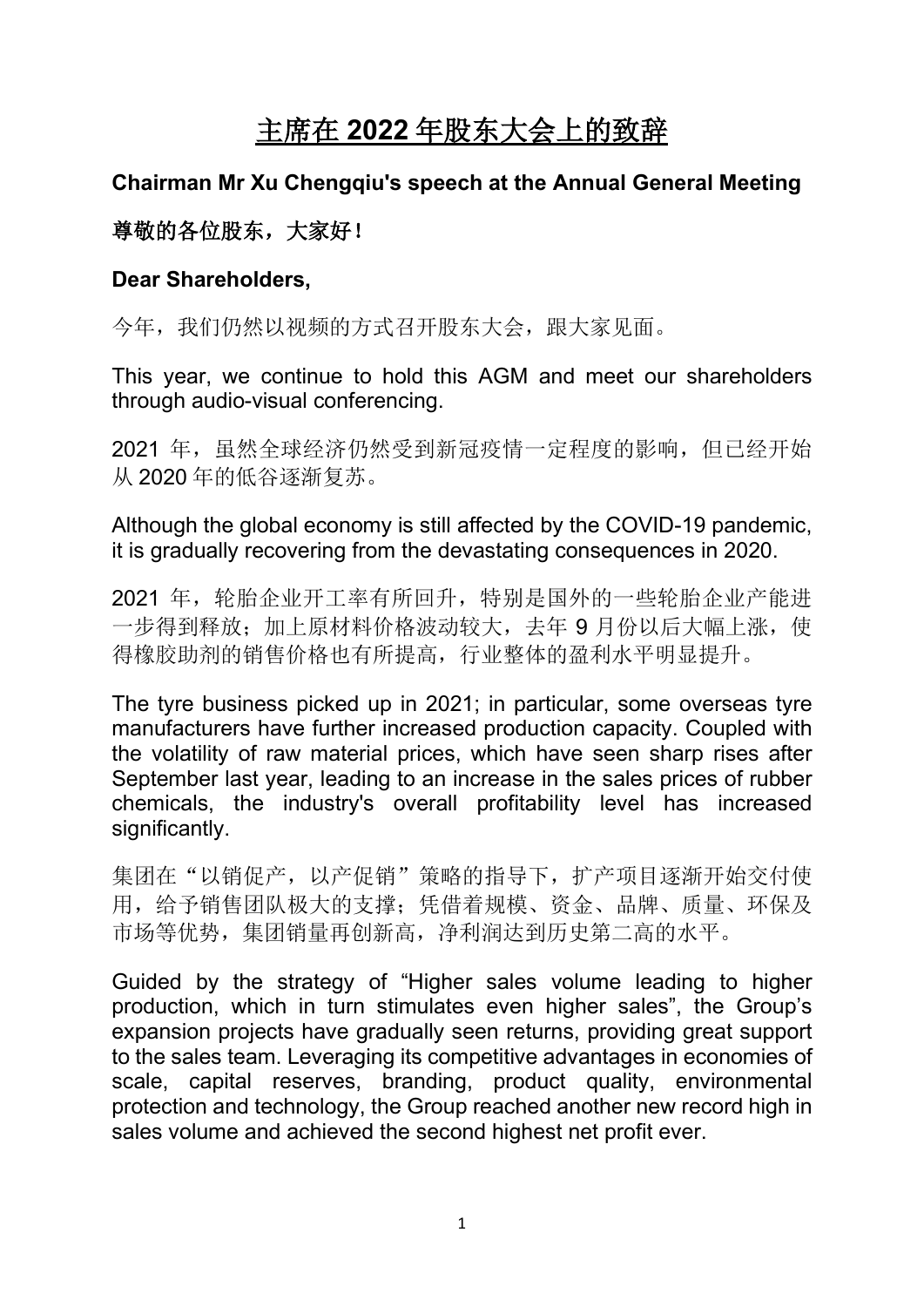集团全年实现销量 195,405 吨, 同比增加 15%, 是上市后连续十四年取得 增长。2021 财年净利润同比则飙升了 131%, 达 5.063 亿元人民币。

The Group's sales volume increased by 15% from the preceding year, marking the 14th consecutive year of growth since our initial public offering. Net profit surged 131% to RMB 506.3 million from FY2020.

扩展项目也进展良好:-

- 一期年产 3 万吨的不溶性硫磺项目已经于 2021 年 12 月正式投产。
- 年产 3 万吨的防老剂 TMQ 及 2 千吨 HTMQ 项目的建设和设备安装 已经完成,目前正在等 待政府的试产批文。我们预计在 2022 年的 第二季度能够开始试产,并在 2022 年下半年正式投产。
- 刚性填埋场项目一期 50,000 吨填埋场项目已经完工并投入使用。二 期 50,000 吨的建设也已开展。预计 2022 年上半年完工。

Our expansion projects are progressing smoothly:

- Phase I, 30,000-tonne per annum IS project commercial production has commenced in December 2021.
- 30,000-tonne per annum Anti-oxidant TMQ, and 2,000-tonne per annum HTMQ project. Construction and installation had been completed; the project is now pending the Government's approval for trial-run. We expect the trial run to start in 2Q2022 and commercial production to begin in 2H2022.
- Controlled Landfill Projects. The Phase 1, 50,000-tonne capacity Controlled Landfill Project has been completed and has started commercial operation. The Group has started the construction of Phase 2 of another 50,000-tonne capacity Controlled Landfill Project. The Phase 2 Project is expected to be completed by 1H2022.

因此,我们今年的总产能将会从 2021 年的 22.2 万吨提高至 25.4 万吨。 产能的提升将有助于进一步实现我们的目标:增加销量,进一步扩大市场 占有率,从而巩固集团在橡胶助剂行业的领先地位。

Thus, our total capacity will increase to 254,000 tonnes per annum from the previous 222,000 tonnes. The capacity expansion will help us achieve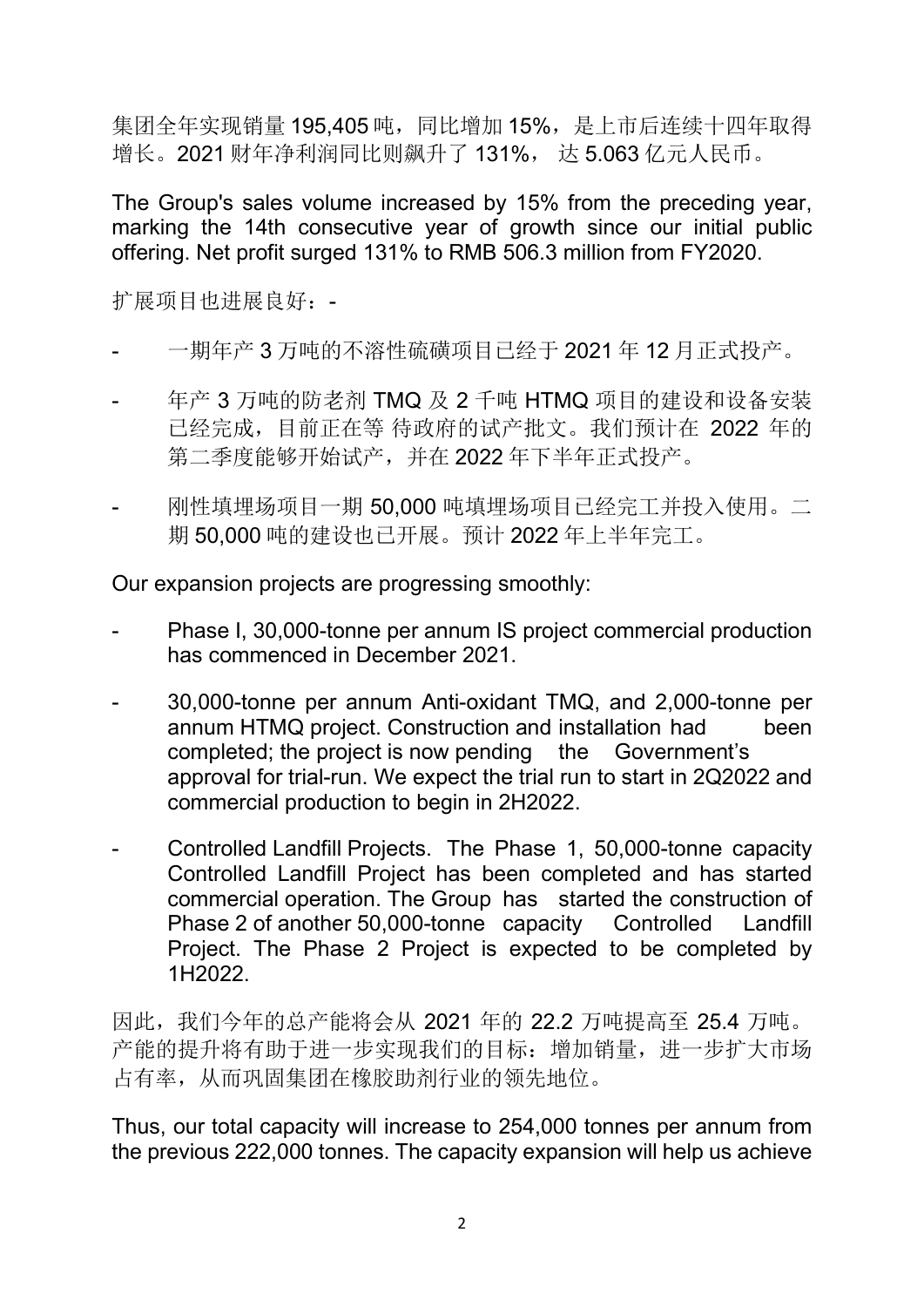our goal: further strengthening our market leadership position by increasing our sales volume and market share.

今年第一季度,由于平均销售价格提升,集团营业额同比增加了 11%至人 民币 9.38 亿元,毛利率达到 34%,净利润与去年第一季同比增加 26%至 人民币 1.57 亿元。

In the first quarter of this year, due to the increase in the ASP, the revenue of the Group increased by 11% year-on-year to RMB 938 million. Gross Profit Margin reached 34%, and net profit increased by 26% compared with the first quarter of last year to RMB157 million.

展望今年,虽然第一季度业绩表现不错,但是整个行业仍然面临巨大的挑 战。

Looking forward to the rest of this year, although we have achieved satisfactory results in the first quarter, the rubber chemicals industry is still facing big challenges ahead.

首先是国际形势风云变幻。俄乌冲突和中美贸易的紧张关系,给全球经济 带来了不确定性。

First is the unstable international situation. The Russia-Ukraine conflict and US-China trade tensions have created uncertainty for the global economy.

目前来看,俄乌冲突并没有对公司的外销造成重大的影响。由于国外经济 复苏,公司 2022 年第一季度的外销占比反而是上升的。原材料的价格也 并没有受到重大影响,2022 年第一季度的原材料价格也与 2021 年 4 季度 大致持平。

Based on our current observation, the Russia-Ukraine conflict has not caused any material impact on our exports. On the contrary, the export sales proportion to the total sales in 1Q2022 has increased, mainly due to the recovery of the overseas economies where we export to. The raw materials prices in 1Q2022 was not significantly affected as well. The raw materials prices remained at the same level as that in 4Q2021.

其次,上海和其他地区正在爆发新一轮的疫情。 全国多地严格限制人员流 动,很多地方货车下不了高速,原材料进厂比较困难,造成生产受限;同 时也影响了销售。公司下游客户轮胎企业也由于管控的原因,开工率不好,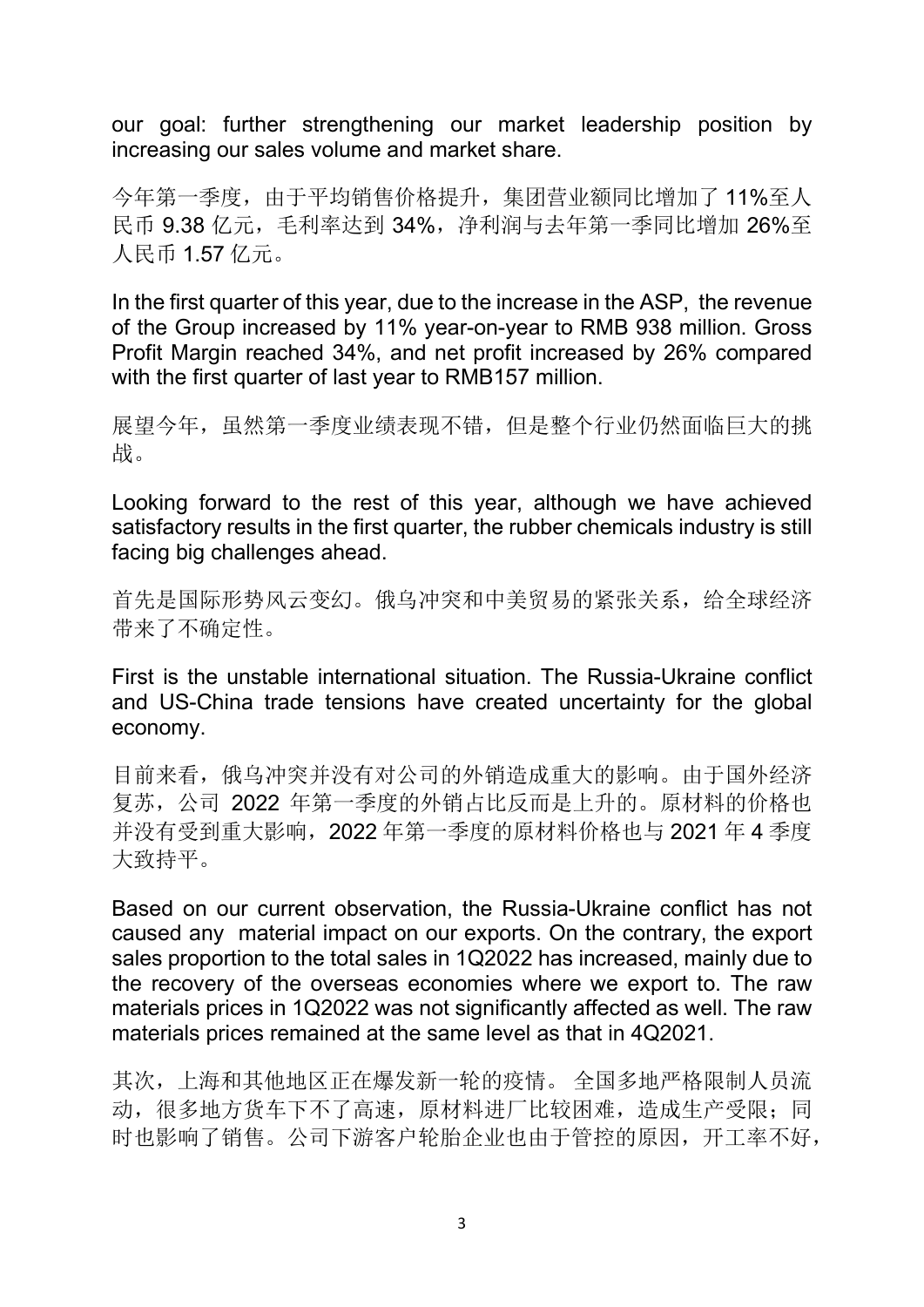利润下降。公司一直努力与当地政府、供应商、客户及物流协调,尽量将 影响降到最低。

Currently, a new wave of the COVID-19 pandemic is spreading in Shanghai and other cities. Most of these cities have implemented some form of control measures to restrict the movement of goods and people. Trucks are not allowed to exit the highway, which has delayed the transportation of raw materials to factories, and finished goods to customers. The tyre-makers also experienced lower production utilisation rate and lower profits due to these control measures. The Company is trying its best to coordinate with local governments, suppliers, customers, logistics companies etc, to minimise the impact of these measures on its operations.

从宏观经济来看,受疫情的持续影响,中国经济发展可能会减缓。国际形 势风云变幻,给经济发展带来了很大的不确定性。

From a macro-economic perspective, China's economic development may slow down due to the continuing impact of the pandemic. The current geopolitical tensions also bring great risks and uncertainty to the global economic recovery.

同时,橡胶助剂行业也正逐步整合, 一些企业由于前几年盈利都比较好, 纷纷开始增加产能,因此,市场竞争加剧;环保和安全的要求越来越严格. 这一切都需要我们要更加努力、更为谨慎地走好每一步。

The rubber chemicals industry is also undergoing consolidation. Bigger players had achieved good profits in the past few years. Some of them have started to increase production capacities. Therefore, market competition is becoming more intense and smaller players may be squeezed out of the market. Environmental protection and safety production requirements continue to be more and more stringent. All these require us to work harder, and be more cautious and vigilant in our daily operations.

为了应对当前和长期形势,集团仍然在不断地扩充产能优势, 进一步强化 市场领先地位和扩大市场份额;同时,也会加强生产工艺和流程的改进, 提高自动化连续化生产水平,加强现金流量管理和成本控制,开源节流。

To cope with the current and long-term operating environment, the Group will continue to expand its capacity advantage, to further strengthen its market leadership position and expand market share. In the meantime,